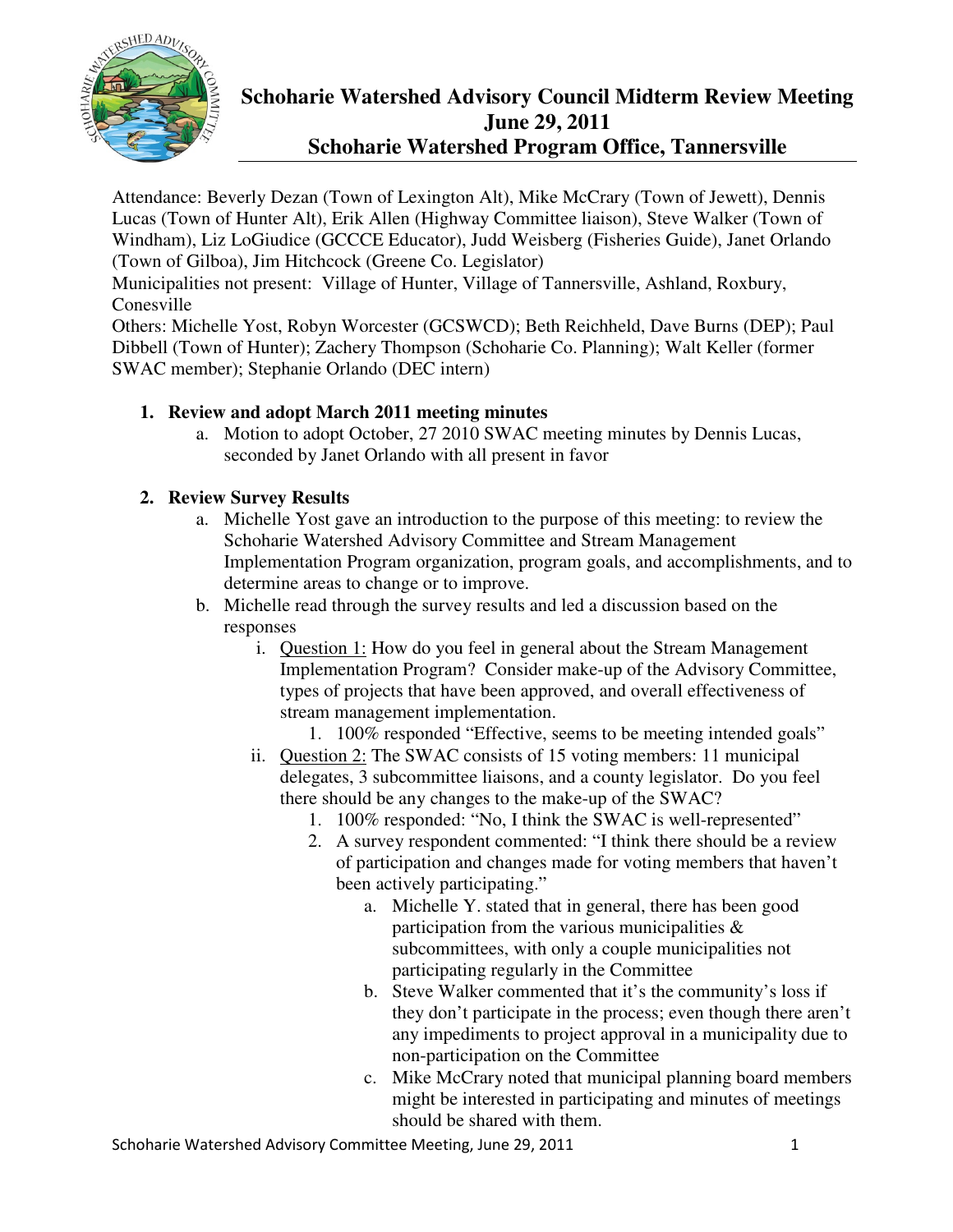- i. Michelle stated during annual MOU reviews with communities not represented, they are not as familiar or interested with the SWAC/SMIP as ones participating  $\rightarrow$  Perhaps we need to augment our outreach strategy to increase general knowledge of the SWAC/SMIP
	- 1. Steve W. suggested perhaps paying for WRIP ads or doing a radio interview highlighting the SMIP, its purpose, and goals may generate more public awareness and with that participation
	- 2. Michelle suggested that municipal boards share meeting material with their council members and other boards as appropriate.
- d. Dennis Lucas noted that participation is generally good; we're not at a critical juncture in terms of not enough communities participating, though the concern should be reflected that a couple core communities are not participating on regular basis.
- 3. Question 3: Do you feel the 6 funding categories (landowner stream assistance, education/outreach, recreation/habitat, stormwater, highway/infrastructure, planning & assessment) adequately address stream management implementation?
	- a. 92% responded: "Yes, all are fine"; In general, all Committee members feel good about the current funding categories
- 4. Question 4: Do you feel funding capes are adequate for these project categories: Landowner Stream Assistance (\$150,000), Highway/Infrastructure (\$75,000), Stormwater (\$50,000)?
	- a. 75% responded: "Yes, existing project caps are reasonable"
	- b. Survey response comments and meeting attendees agreed that the current caps are fine, but it is important to maintain flexibility if the project warrants additional funding
	- c. Erik Allen stated that with the current state of the economy, it could be seen as imprudent to increase the caps
- 5. Question 5a: How do you feel in general about the application process (agency staff conduct initial review to determine if within scope of SMIP, if acceptable assist applicant, make recommendations to SWAC)? (Note: this question is actually two distinct questions, should have been separated)
	- a. 58% responded: "I feel the initial screening process is adequate"
	- b. Meeting attendees agreed that the initial agency screening of applicants is good
- 6. Question 5b: How do you feel in general about the application information provided to SWAC (project and budget summaries)?
	- a. Survey respondents and meeting attendees agreed that the information provided to the Committee is adequate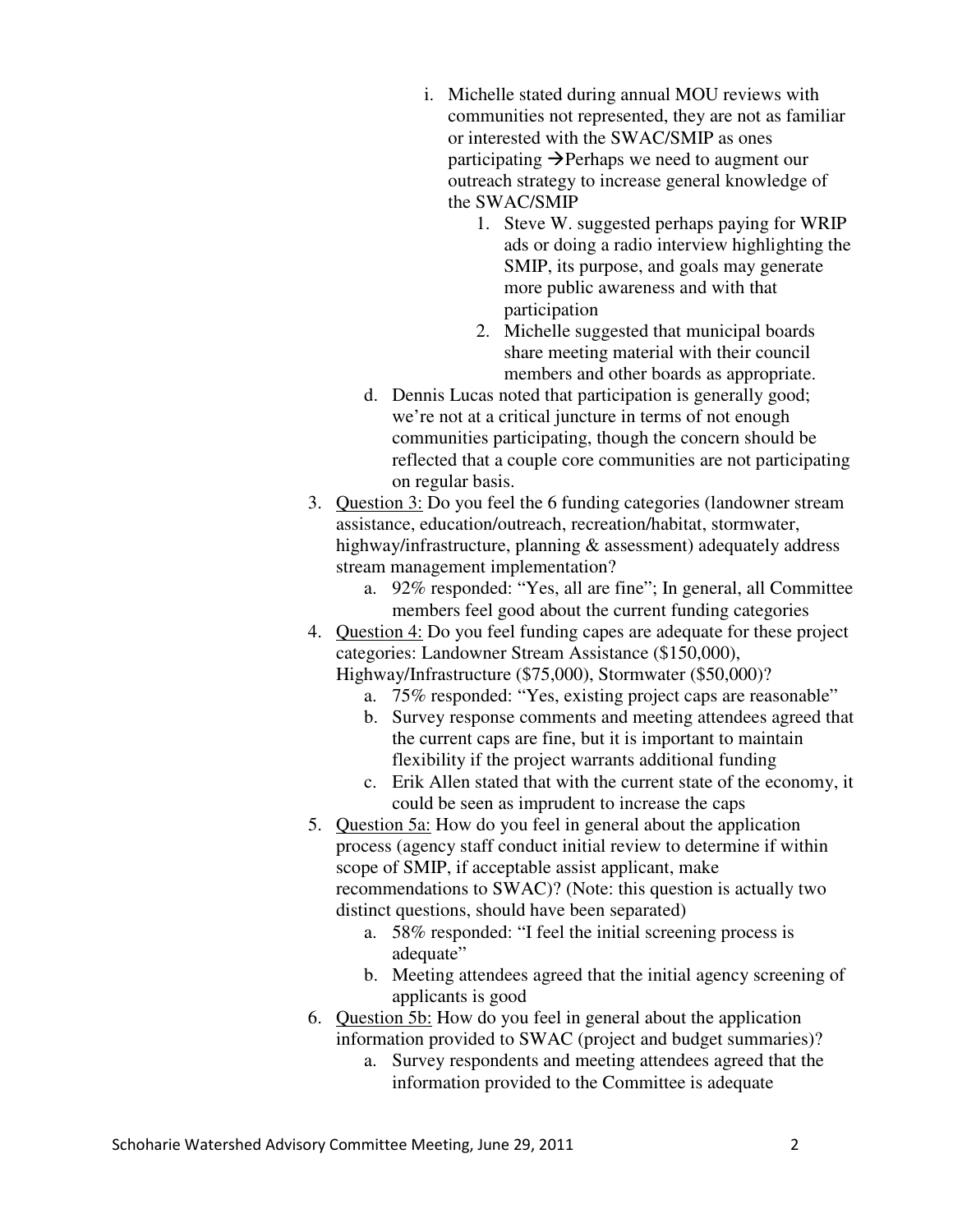- 7. Question 6: Do you think the application should require more detailed budget proposals? If so, what would you like to see in them that would give you more information to make an informed decision?
	- a. Survey results showed that there is consensus that proposed budgets should be more detailed.
	- b. Mike M. said that with some projects (like H/I), you can't be that sure of the overall budget until the project is started; there should be some flexibility in proposed budgets
	- c. Erik A. said that highway estimates should be able to get close to actual costs and basic costs are easy to figure out
	- d. Dave B. stated that often final costs can't be determined until survey and engineering is completed, and can often be hard to predict
	- e. James Hitchcock added that often things come up after a project is started that can increase project costs, such as the road failure on CR 6 in Spruceton
	- f. Dave B. said that minor overages consisting of change orders due to unforeseen issues during construction can be covered by the general funding category with SWAC approval, but often extreme skyrocketing costs following completed assessments and design often can't be completely covered by the SMIP
	- g. Walt Keller said that the SWAC should be provided as much information as possible by the applicant (e.g. documenting sources/rejections of additional funding) in order to accurately review applications and make the project better. Applications should be submitted as early as possible so staff can contact applicants, if necessary, to narrow costs down
	- h. Judd Weisberg stated every effort should be made to make costs firm upfront, to be as accurate as possible but that there should be an option for applicants to access additional funding if project costs unexpectedly exceed the proposed budget
		- i. The SMIP does have a General category for smaller project change orders; and GCSWCD and DEP have contributed additional funding from other sources to complete a few of the projects (Vista Ridge and Holden), but the additional sources may not always be available.
	- i. Liz LoGiudice inquired if there is an established process for amending project budgets.
		- i. Dave & Michelle responded that really the only project that has had its SMIP funding increase has been the Vista Ridge project (originally funded in Round 1). This project's scope changed drastically after the survey and design stages, which greatly increased the project's costs. The project was brought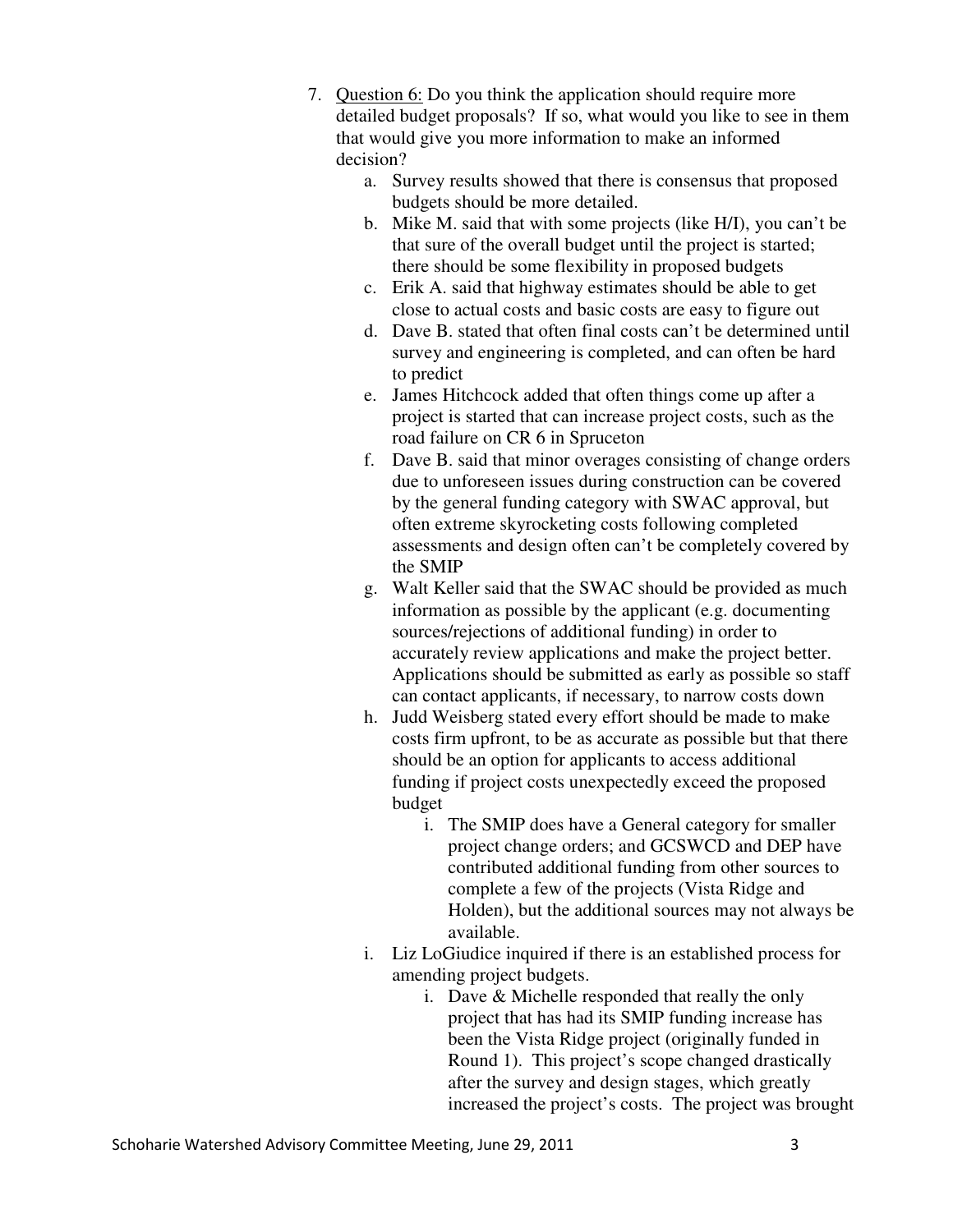back to the SWAC with a request to increase the amount of funding to the category cap (\$150,000). The request was approved on March 30, 2011.

- j. Michelle asked the attendees if they would appreciate a project debriefing meeting to review applications and proposals prior to having to vote on them so they wouldn't have to make their decision the same evening they were introduced to a project
	- i. Mike M. responded that yes, he would appreciate that, especially in the case of the Vista Ridge project
- k. Dennis L. stated that if a project is good and has a water quality and community benefit (e.g. CR 6 Slop Failure), the SWAC/SMIP should do all that it can to make the project happen, and that we should not be tied by internal procedures that impede our flexibility.
	- i. The full cost of this project is beyond the scope of SMIP but because it straddles Highway/Infrastructure and Streamside Assistance, there may be some additional leveraging to assist the highway department because the stream instability is severe and is a major water quality and community safety concern. Staff will review the Cty Rte 6 project and report back at the next SWAC meeting.
- l. Beth Reichheld asked the attendees if they would entertain multiple, adjacent landowners each applying for a landowner stream assistance grant at the category cap to fund larger stream restoration projects
	- i. Dave indicated that he's not sure that we should actively promote that: one landowner could have more work done on their property than another, why should they both receive the same funding amount? Additionally, the landowner assistance category only had 800K total, so the number of projects could be limited.
	- ii. Michelle said she felt this idea is worth entertaining; it could be integrated into the agency's technical review to determine the appropriate funding amount for each applicant, and the SWAC could also increase the cap based on the project's water quality and community value
	- iii. There is currently nothing stopping adjacent landowners from applying
- 8. Question 7: Do you feel the annual Memorandum of Understanding reviews for participation in the SMIP are effective and informative (mainly for town and village boards)? Consider the information provided (project summaries) and frequency of reviews (annually).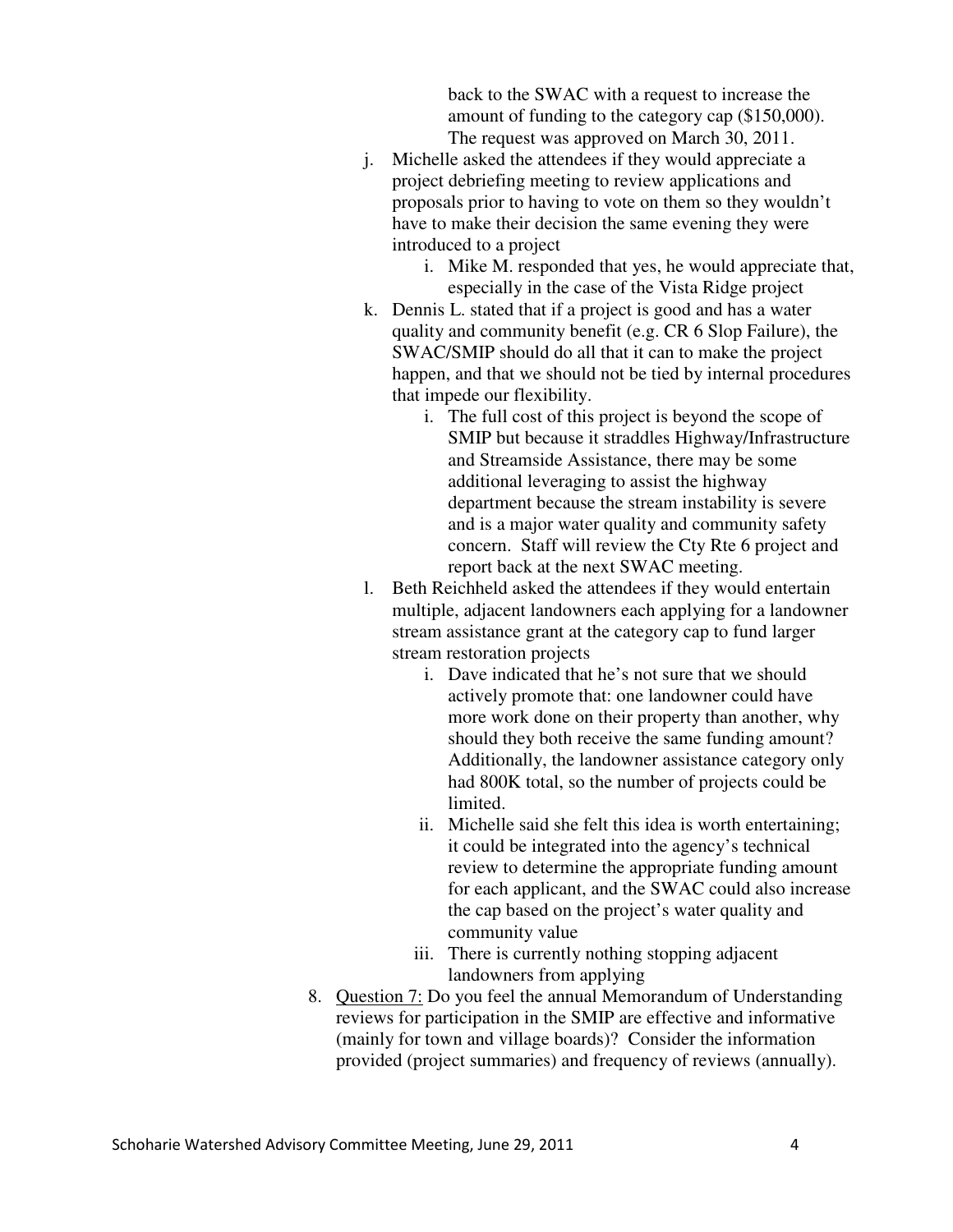- a. 84% responded: "I feel the summary format and annual review are adequate" and meeting attendees were in agreement with this sentiment
- 9. Question 8: Do you feel the underlying message behind the SMIP, watershed protections and planning, is adequately being transferred back to local municipal boards and constituents?
	- a. Survey responses were almost evenly split:
		- i. 54% responded: "Yes, through my municipality's/agency's involvement, I feel we are getting the message out there"
		- ii. 46% responded: "Yes and no. The foundation of the program is strong but it could use strengthening"
		- iii. A survey respondent commented: "Greater focus on streams"
			- 1. Most of the SMIP categories have a heavy (almost exclusive) emphasis on streams, with Education & Outreach having more long term benefits in terms of educating vs. immediate restoration.
			- 2. Meeting attendees were unsure how to respond to the comment
- 10. Question 9: Are there additional supports that the GCSWCD can provide in administering the SWAC that would build the Committee's capacity?
	- a. Perhaps landowners can be shown what they can do on their own regarding invasive species, streambank protection, etc.
	- b. Stream processes
	- c. Coordinated flood response
	- d. Erosion & Sediment Control training
	- e. Added during meeting discussion:
		- i. Organize another USGS presentation (rainfall data relevant for Highway subcommittee)
		- ii. Judd W. suggested Rosgen training regarding streams, water quality, and habitat restoration and improvement, referencing a very successful project near his home that met multiple objectives
		- iii. Walt K. suggested topics on climate change, what that means locally (e.g., culvert blowouts), and how we can anticipate and respond to some of the problems. Also present on results of the thermal refuge study when completed
		- iv. Dave B. suggested that all SWAC members view Barbara Kendall's better site design presentation (available as a pdf on www.gcswcd.com/swp/wap/mbsd) and invite her to

present before the committee on results

f. Beth R. stated that in order to give SWAC members the opportunity to become better informed about the watershed